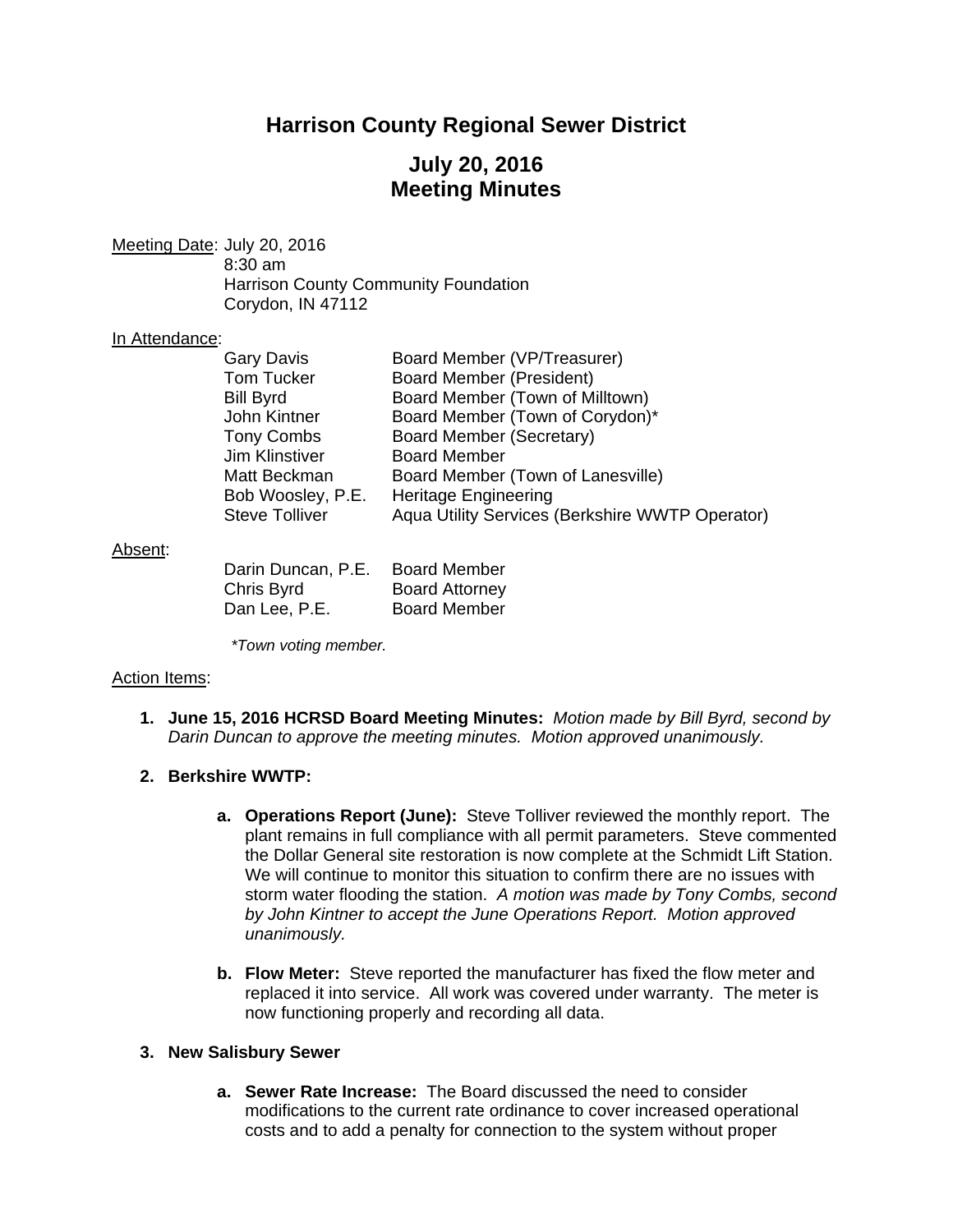HCRSD Mtg Minutes July 20, 2016 Page 2 of 3

> notification of the District. The Board instructed Bob Woosley to work with Chris Bryd to draft revisions to the current rate ordinance. A draft will be sent out prior to the next Board meeting for review. This will be discussed in detail at the next Board meeting.

## **4. Treasurers Report:**

- **a.** *Motion made by John Kintner, second by Tony Combs to approve the June Treasurer's Report. Motion approved unanimously.*
- **b.** *Motion made by Gary Davis, second by John Kintner to pay the following claims. Motion approved unanimously.*

### *District Checking Account:*

| \$1,386.09<br>i. Harrison REMC-WWTP electric service                      |            |
|---------------------------------------------------------------------------|------------|
| ii. Duke Energy - lift station electric service                           | \$26.08    |
| iii. Aqua Utility Services - July WWTP Op. & Lift Sta. Maint.             | \$2,871.99 |
| iv. Aqua Utility Services - June billing/UV/call out                      | \$515.92   |
| v. Town of Corydon - June sewer bills                                     | \$5,079.08 |
| vi. Heritage Eng. - retainer/website/Dollar General inspection \$1,100.00 |            |
| vii. Bennett & Bennett Insurance - annual renewal                         | \$4,296.00 |

**c. Insurance:** The Board will invite Pam Bennett (agent) to make a presentation to the Board at the next meeting to discuss coverage limits and options.

## **5. Other Items:**

- **a. Feasibility Study Update:** The following members were appointed to a subcommittee to begin work on the update: Bill Byrd, Jim Klinstiver, and Darin Duncan (Darin was not in attendance at the meeting but will be asked if he is willing to serve on this committee). Bob will follow up with the sub-committee to begin work.
- **b. State Audit:** Tom Tucker reported the District has received the invoice from the State for the recently completed audit (this audit was thru 2014). Total cost was approximately \$28,000. Tom has asked Chris Byrd to follow up with the State to get answers as to why the cost was so high (in years past the cost was less than \$5,000). It was discussed that the District may want to consider opting out of having the State perform the audits. The Board feels they could save substantial sums of money by having an independent consultant perform the audits in the future.

### Next Meeting:

Regular Board Meeting: **August 17, 2016 at 8:30 am** @ Harrison County Community Foundation Building.

Minutes prepared by: Heritage Engineering